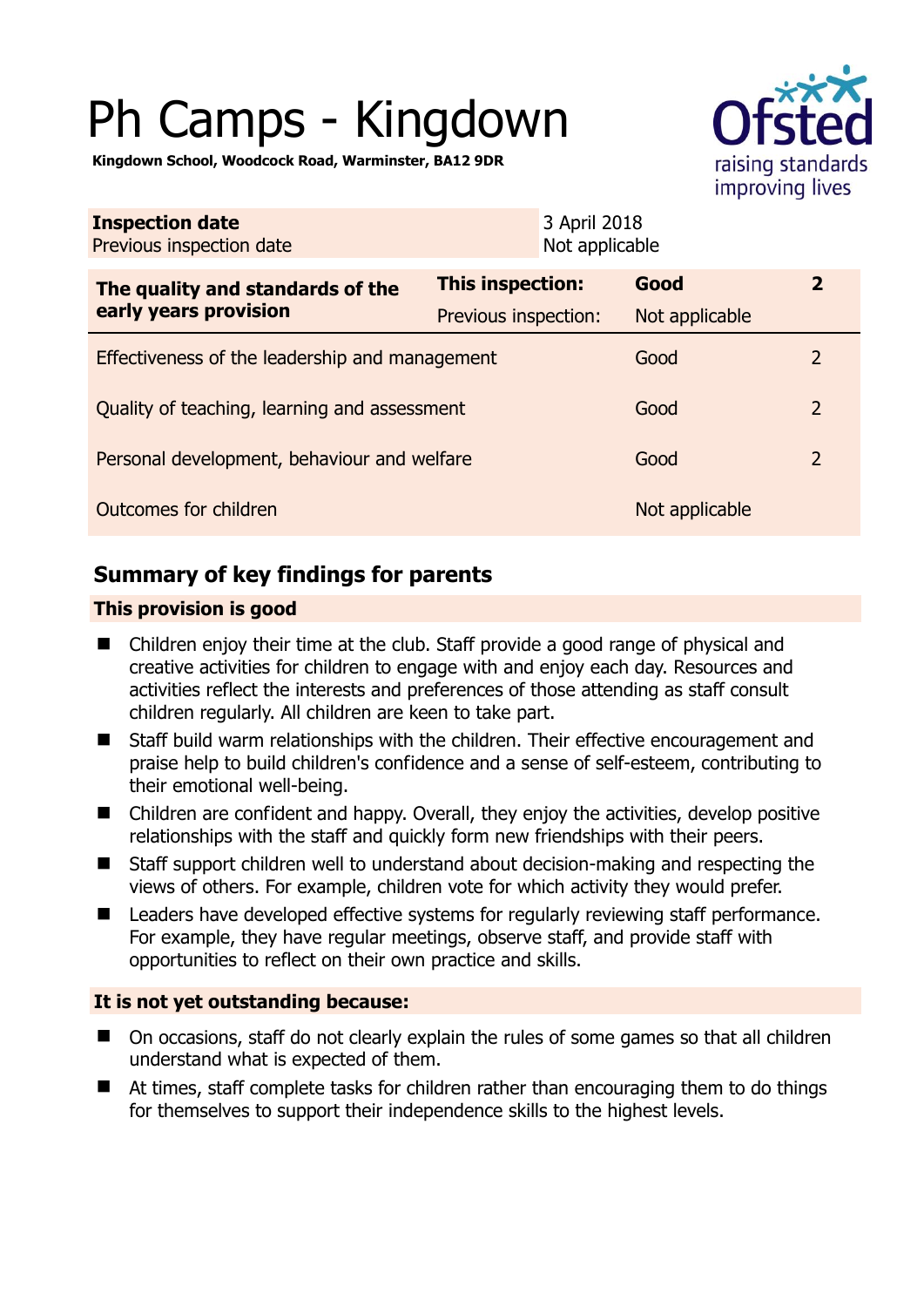# **What the setting needs to do to improve further**

### **To further improve the quality of the early years provision the provider should:**

- support all children to understand what is expected of them when they play new or unfamiliar games
- $\blacksquare$  extend the opportunities for children to do things for themselves and become more independent.

## **Inspection activities**

- The inspector observed children's interactions with staff and other children and viewed the play areas and resources.
- The inspector held discussions with the provider and spoke with children and staff at appropriate times throughout the inspection.
- The inspector sampled a range of documentation, including staff suitability checks and the club's policies and procedures.
- The inspector took into account the views of parents.
- The inspector conducted a joint observation of staff practice and discussed this with the provider.

#### **Inspector**

June Robinson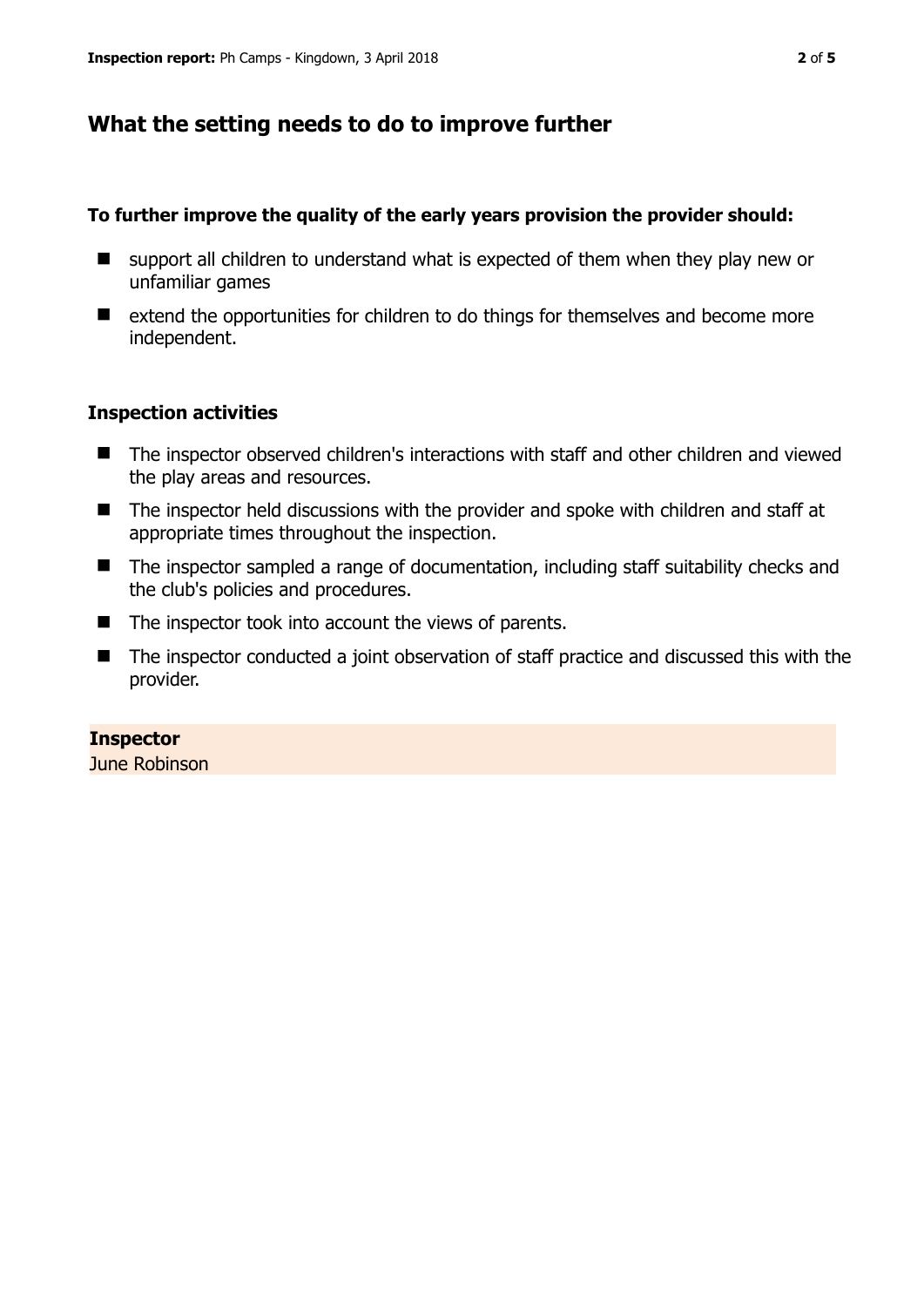## **Inspection findings**

#### **Effectiveness of the leadership and management is good**

Safeguarding is effective. Staff have a secure knowledge of what to do if they are concerned about a child's welfare. Leaders provide regular training, helping to ensure staff have an up-to-date knowledge. A combination of good supervision from staff and thorough risk assessments helps to ensure children are safe in the club. Robust recruitment and vetting procedures are followed, ensuring that staff working with children are suitable to do so. Staff hold qualifications in sports coaching. They are given opportunities to access further training in a wide variety of sports. Leaders reflect on the quality of the provision well to make ongoing improvements. Parents, children and staff are encouraged to express their views and to offer ideas to extend and improve the service. For example, leaders and staff have enhanced the organisation of activities to ensure resources are readily available to the children.

#### **Quality of teaching, learning and assessment is good**

Staff plan a range of creative and sporting activities for children. They support children well to follow written instructions, for example, to fold and cut paper to make creative Easter bunnies. Children enjoy exploring their creativity, such as painting their original and colourful models. Staff support children effectively to solve mathematical problems. For instance, children consider how they can divide some craft resources fairly. Staff encourage children to hold good discussions and to listen to other children's views. For example, children listen to others and consider the differences and similarities between the whiskers of a cat and a rabbit. Staff join in well with the children during sports activities. Children are motivated. They learn to develop balance, coordination, ball control and spatial awareness in games such as hockey and bench ball.

#### **Personal development, behaviour and welfare are good**

Staff supervise children well. They support children to understand how to keep themselves and others safe. For example, at the start of camp staff talk with children about safety procedures, fire evacuation, and other suitable boundaries. They support children's emotional well-being effectively. For instance, staff supply a wide variety of equipment to use in games to enable younger children to achieve success and develop good selfesteem. Staff support children well to learn about fairness, teamwork and the importance of involving others. They provide opportunities for children to learn about a healthy lifestyle. For example, staff talk about making good choices to eat healthily. Staff work in partnership with parents to ensure that children's individual needs are met. Information is shared as part of registration processes and during daily discussions. Staff keep parents well informed about children's activities and welfare during the day.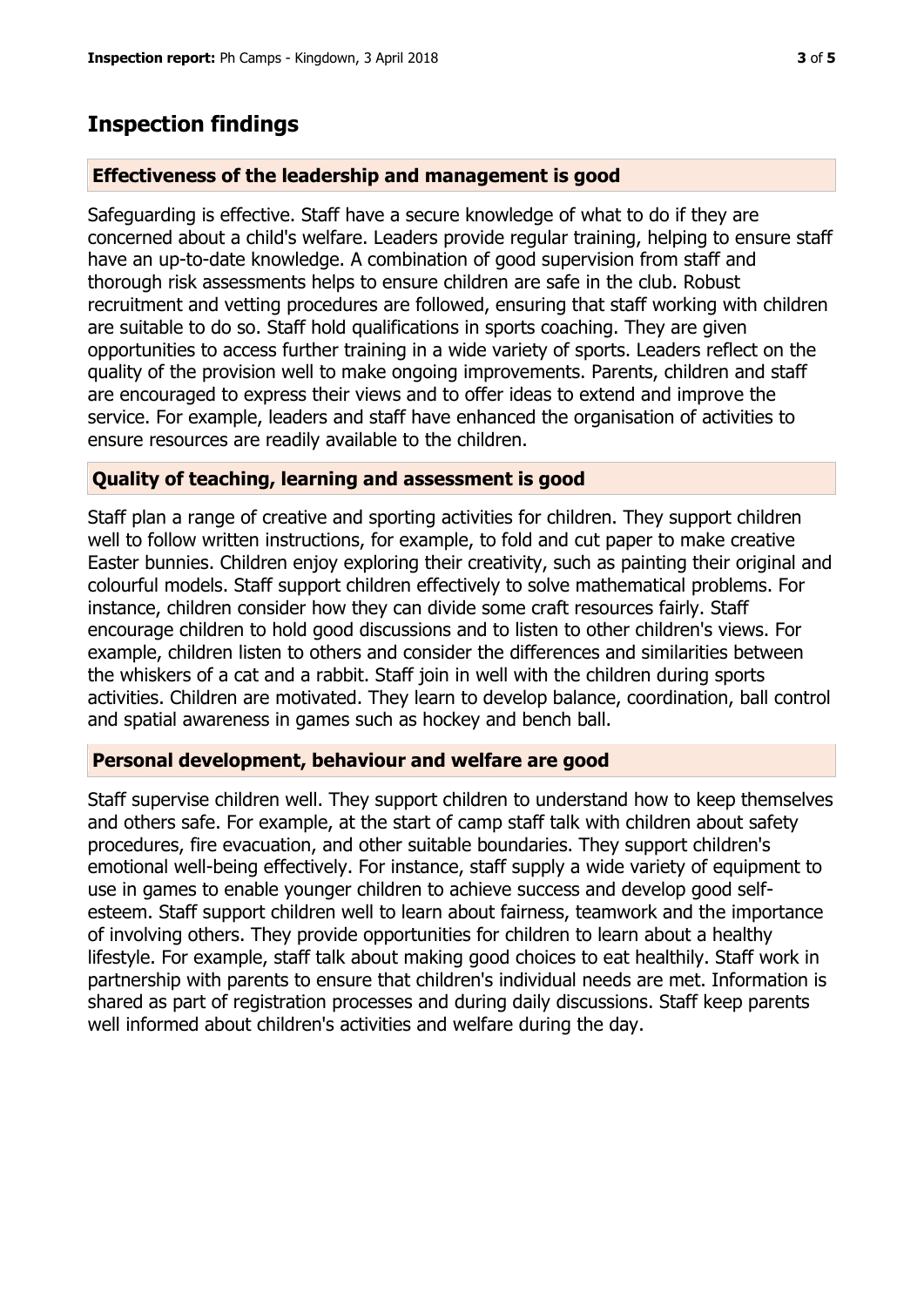# **Setting details**

| Unique reference number                             | EY550859                                               |  |  |
|-----------------------------------------------------|--------------------------------------------------------|--|--|
| <b>Local authority</b>                              | Wiltshire                                              |  |  |
| <b>Inspection number</b>                            | 1110866                                                |  |  |
| <b>Type of provision</b>                            | Out of school provision                                |  |  |
| Day care type                                       | Childcare - Non-Domestic                               |  |  |
| <b>Registers</b>                                    | Early Years Register, Compulsory Childcare<br>Register |  |  |
| Age range of children                               | $4 - 8$                                                |  |  |
| <b>Total number of places</b>                       | 40                                                     |  |  |
| Number of children on roll                          | 6                                                      |  |  |
| Name of registered person                           | PH Camps Ltd                                           |  |  |
| <b>Registered person unique</b><br>reference number | RP550772                                               |  |  |
| Date of previous inspection                         | Not applicable                                         |  |  |
| <b>Telephone number</b>                             | 01225 701830                                           |  |  |

PH Camps - Kingdown registered in 2017. It operates from Kingdown School in Warminster, Wiltshire. The camp runs from 8am to 4pm from Monday to Friday during school holidays.

This inspection was carried out by Ofsted under sections 49 and 50 of the Childcare Act 2006 on the quality and standards of provision that is registered on the Early Years Register. The registered person must ensure that this provision complies with the statutory framework for children's learning, development and care, known as the early years foundation stage.

Any complaints about the inspection or the report should be made following the procedures set out in the guidance 'Complaints procedure: raising concerns and making complaints about Ofsted', which is available from Ofsted's website: www.gov.uk/government/organisations/ofsted. If you would like Ofsted to send you a copy of the guidance, please telephone 0300 123 4234, or email enquiries@ofsted.gov.uk.